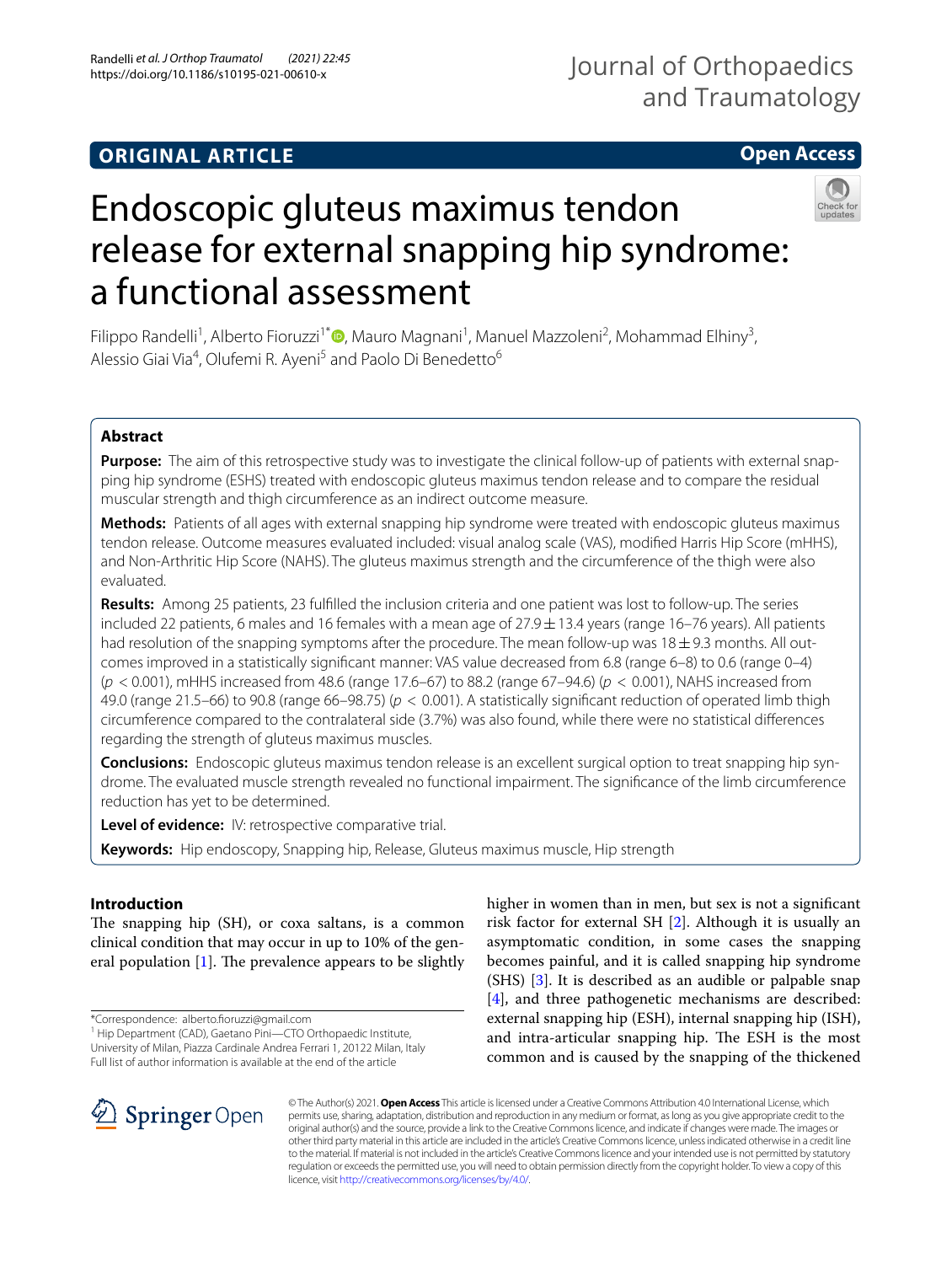iliotibial band (ITB), the gluteus maximus (GM), or a combination of these over the greater trochanter (GT) [\[5](#page-4-4), [6\]](#page-4-5). Usually, the symptomatic cases are related to repetitive activities, such as ballet and running, or trauma [\[7\]](#page-4-6).

The first treatment approach is conservative with rest, restriction of painful positions or activities, soft tissue massage, stretching exercises, non-steroidal anti-infammatory drugs  $[6-8]$  $[6-8]$  and, in few cases, steroid injections into the area of maximal tenderness (trochanteric) [\[1](#page-4-0), [9,](#page-4-8) [10](#page-4-9)]. If conservative management fails, or in case of relapse, surgical management is often advised.

In the last decade, advances in arthroscopic techniques have allowed the treatment of EHS through an endoscopic approach. Ilizaliturri et al. were the frst to describe a dedicated endoscopic procedure, partially resecting the ITB from above the fasciae latae [\[11](#page-4-10)]. Thereafter, Voos et al. reported on an endoscopic release from below the fascia [[12\]](#page-4-11). Polesello et al. have described an alternative endoscopic technique to avoid the possible iatrogenic deformity of the lateral thigh sometimes described with the previous techniques. This technique is based on the anatomical and functional correlation between the GM muscle and the ITB. The GM femoral insertion is endoscopically released close to the linea aspera, decreasing the tension of the ITB over the greater trochanter [\[5](#page-4-4)].

The aim of this retrospective study was to investigate the clinical follow-up of patients with ESHS treated with endoscopic gluteus maximus tendon release and to compare the residual muscular strength and thigh circumference as an indirect outcome measure.

# **Materials and methods**

External snapping hip syndrome was diagnosed with clinical examination: the snap was identifed by palpation of the trochanteric region with fexion–extension of the hip, and by asking the patient to reproduce it voluntarily. Specifc examination included the Ober test and the palpation of the trochanteric region. Standard anteroposterior, false-profle, and Dunn view radiographic projections in conjunction with magnetic resonance imaging were evaluated preoperatively to exclude concomitant intra/extra-articular pathology. All operations were performed by two senior surgeons in two University Hospitals. The retrospective investigation was approved by the Scientifc Committee.

The inclusion criteria for the study were: patients of all ages; external snapping hip syndrome according to clinical and radiological fndings; less than grade 2 degenerative changes according to the Tönnis scale; failure of a minimum 6 months of conservative treatment, consisting of physical therapy and steroid injections; minimum postoperative follow-up of 9 months. Exclusion

criteria were chronic systemic infammatory disease; connective-tissue disorders; femoroacetabular impingement syndrome; labral tears; hip abductor tears; dysplasia (center–edge angle of Wiberg  $\langle 20^\circ \rangle$ , axial deviation of the femoral neck (anteversion angle >24°, retroversion angle >18°, coxa valga with cervico-diaphyseal angle >135°, coxa vara with cervico-diaphyseal angle <120°); coxa profunda; or protrusio acetabuli.

At the last follow-up, the resolution of the snapping was recorded and pain was evaluated using the visual analog scale (VAS). Furthermore, the comparison of the modifed Harris Hip Score (mHHS) [\[13](#page-4-12)] and the Non-Arthritic Hip Score (NAHS) [\[14](#page-4-13)] were secondary outcomes.

The extension strength  $(kg)$  of the lower limbs was measured with a dynamometer with the foot in neutral and maximus external rotation in a standing position. Every muscle contraction was tested for 5 s with a rest period of 30 s between each measure, and the whole test was performed 3 times each in order to obtain a mean value. The circumference of the thigh (cm) was measured at the midpoint between the apex of the patella and the inguinal crease.

In the period between March 2015 and November 2017, 25 patients with ESHS were treated with endoscopic gluteus maximus tendon release. A total of 23 patients fulflled the inclusion criteria and one patient was lost to follow-up. The study group thus consisted of 22 patients, 16 women and 6 men, with a mean followup of  $18 \pm 9.3$  months. The mean age of this group was  $27.9 \pm 13.4$  years, with a range of 16–76 years.

# **Statistical analysis**

All statistical analysis was performed using IBM SPSS 25.0 (SPSS Inc., Chicago, IL, USA). Continuous variables are presented as mean and standard deviation with a confdence interval of 95%. A paired sample *t*-test was used to assess the diference in the patient reported outcome measures (PROMs) as well as the strength and the circumference of the operated limb before and after surgery. The percentage of outcome scores that reached the minimal clinically important diference (MCID) and Patient Acceptable Symptomatic State (PASS) between preoperative and follow-up scores were calculated [[15](#page-4-14)]. A *p* value <0.05 was considered to be statistically signifcant.

# **Surgical technique**

The procedure was performed under general anesthesia with the patient placed supine on a dedicated traction operating table. The GT was marked and two portals were created: the superior trochanteric (ST) portal was located 2 cm anterior and 4 cm superior to the tip of the GT, and the second portal, the distal anterolateral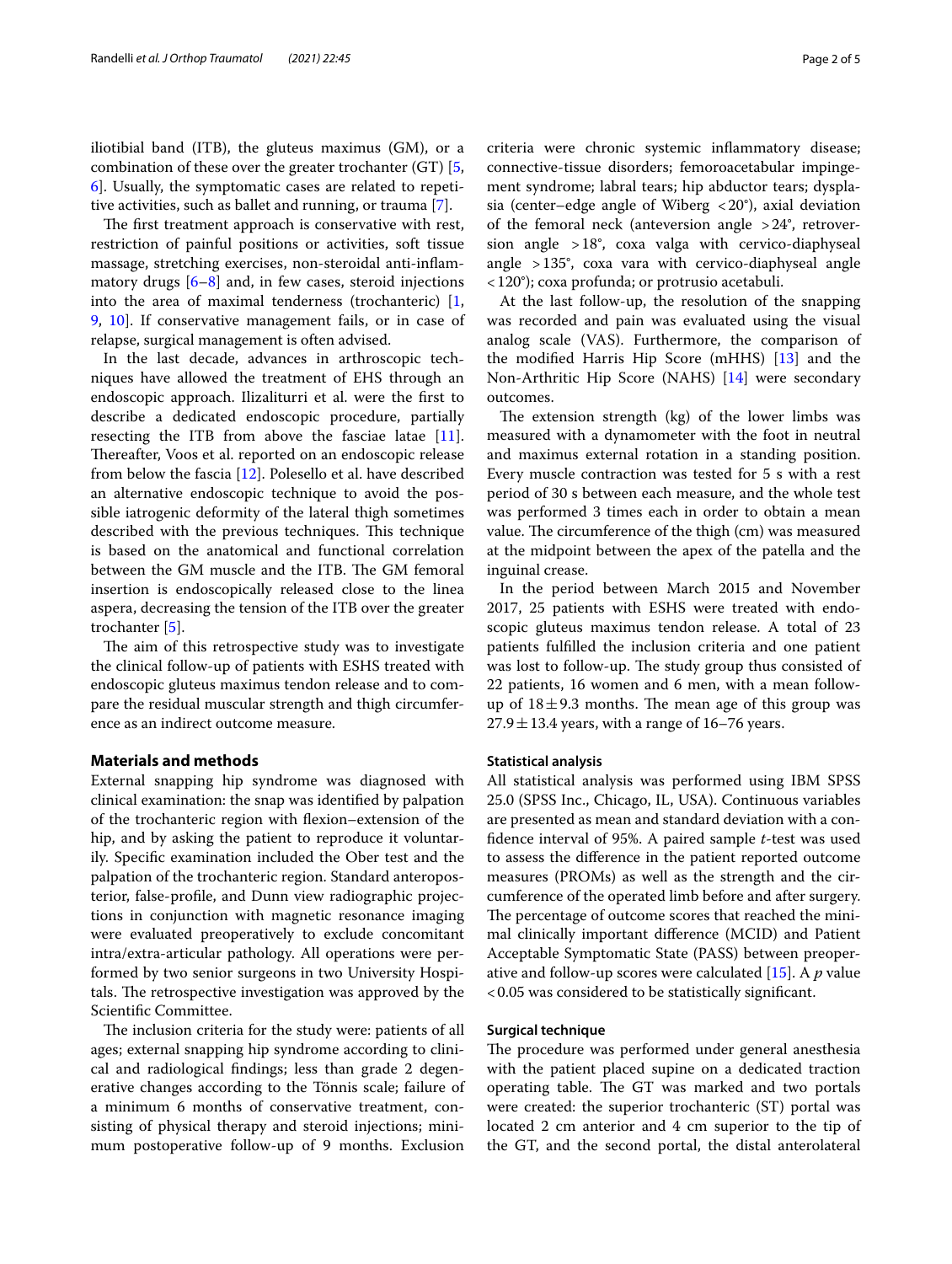accessory portal (DALA), along the axis of the femur, 10 cm below the tip of the GT. A needle was inserted through the superior trochanteric portal under fuoroscopy followed by a guidewire and the arthroscopic cannula for a standard 30° arthroscope with 4 mm diameter. Normal saline solution was pumped at low pressure (40 mmHg) to expand the virtual space between the vastus lateralis and the ITB. The DALA portal was used for direct visualization. Then, a shaver blade and a radiofrequency device were alternately introduced to create the working space. After visualizing the vastus lateralis at its superior posterior border, the femoral insertion of the GMT on the linea aspera was identifed (Fig. [1](#page-2-0)).

The tenotomy was performed with the radiofrequency device until a visible tendon gap was made (Fig. [2](#page-2-1)).

Once the procedure was completed, the fuid was aspirated, and the skin closed. A semi-compressive dressing was applied.

Postoperatively the patient was allowed progressively to full weight bearing with the help of two crutches for 3 weeks. Enoxaparin, 4000 UI daily, was indicated for 2 weeks for thromboprophylaxis, and Rofecoxib, 90 mg daily, for 3 weeks for heterotopic ossifcation prevention. The patients were encouraged to start strengthening and stretching exercises of the gluteus complex after 3 weeks from surgery.

# **Results**

Mean preoperative VAS was  $6.8 \pm 0.9$  points (range 6–8). Preoperative mHHS was  $48.7 \pm 14.4$  points with a range of 17.6–67.0 points. NAHS was  $49.0 \pm 9.7$  points with a range of 21.5–66.0 points.



<span id="page-2-0"></span>maximus tendon (GM) on the linea aspera of a right femur. The tendon is located a few centimeters distal to the greater trochanter and posterior to the vastus lateralis muscle (VL)



<span id="page-2-1"></span>of the gluteus maximus tendon on the right femur. *GM* gluteus maximus; *VL* vastus lateralis

Pain and disability improved in all patients. Postoperative VAS was signifcantly reduced with a mean postoperative value of  $0.6 \pm 1.0$  points (range 0.0–4.0) (*p* value<0.001). Postoperative mHHS increased to 88.2 $\pm$ 8.6 points (range 67–94.6) (*p* value < 0.001). Postoperative NAHS increased to  $90.8 \pm 7.9$  points (range 66.0–98.8) (*p* value<0.001) (Table [1](#page-2-2)). MCID was reached in 100% of the patients for the mHHS and the NAHS, whereas PASS was achieved in 90.9% (20/22) of the patients for the mHHS.

Extension strength diference between the healthy and the operated hip in neutral rotation showed a mean of − 3.6  $\pm$ 13.2 kg (*p* value =0.24) and − 0.1 $\pm$ 1.2 kg in external rotation with no statistically signifcant difference ( $p$  value=0.61). Conversely, the circumference comparison between the two thighs showed a statistically significant result ( $p$  value = 0.001) with a mean difference of  $-1.8 \pm 1.0$  cm in favor of the non-operated limb (Table [2\)](#page-3-0).

# **Discussion**

External snapping hip syndrome treatment has improved, in particular in the past decade, as endoscopic techniques have gained considerable popularity.

<span id="page-2-2"></span>**Table 1** Comparative PROMs results

|             | Preop | Postop | <b>Paired difference</b> | p value |  |
|-------------|-------|--------|--------------------------|---------|--|
| <b>VAS</b>  | 677   | 0.63   | 6.13                     | 0.00    |  |
| mHHS        | 48.66 | 88.25  | $-39.59$                 | 0.00    |  |
| <b>NAHS</b> | 49.04 | 90.81  | $-41.77$                 | 0.00    |  |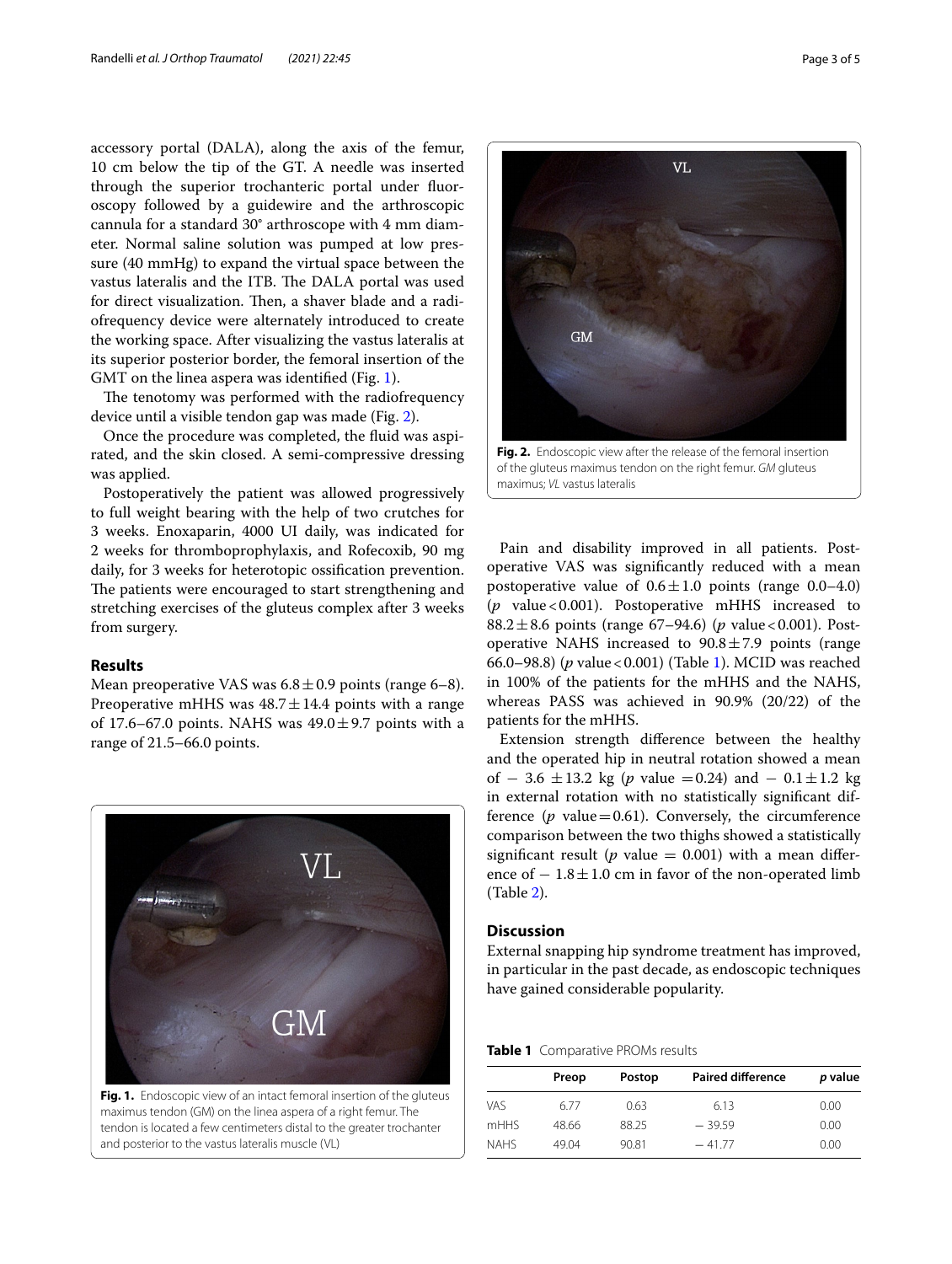|                                    | Affected side | Unaffected side | Mean difference | <i>p</i> value |
|------------------------------------|---------------|-----------------|-----------------|----------------|
| Strength in neutral rotation (kg)  | 31.24         | 34.86           | $-3.62$         | 0.23           |
| Strength in external rotation (kg) | 31.97         | 32.10           | $-0.13$         | 0.61           |
| Thigh circumference (cm)           | 47.00         | 48.81           | $-1.81$         | 0.001          |

<span id="page-3-0"></span>**Table 2** Comparative gluteus maximus strength in extension and circumference

The results reported confirmed pain improvement and resolution of the snapping after endoscopic gluteus maximus tendon release, with an associated improvement in all PROMs. Concomitantly, the lower limb extension strength was maintained with no statistically signifcant diference compared with the contralateral leg, whereas a diference in the circumference measurement of the operated and non-operated thigh was found.

In the past, diferent authors have described a variety of open releases of the ITB as a solution for ESHS. Zoltan et al. [[16\]](#page-4-15) described 7 patients treated with an ellipsoid incision of the segment of the ITB over the GT. All patients resolved the snapping and returned to previous sport activities, although only 3 of them without any pain; one patient underwent a second surgery to obtain complete pain relief. Brignall et al. [\[17\]](#page-4-16) treated 8 hips in 6 patients through a Z-plasty and 1 patient required revision surgery. Faraj et al. [[18\]](#page-4-17) described a resolution of snapping and pain with a Z-plasty and a repair of the fascia. However, 3 patients required treatments in order to relieve scar pain. Provencher et al. [\[19](#page-4-18)] treated 8 patients with the same open surgery as the abovementioned authors, and all the patients showed good outcomes with resolved SH and pain; however, 1 patient complained of persistent pain although there was no residual snapping.

White et al. [\[3](#page-4-2)] proposed a simple technique, the stepcut procedure of ITB, and treated 16 patients with a satisfying result except for pain persistence in 2 of them.

Yoon et al. [\[20](#page-4-19)] treated 44 patients with multiple fibrous band releases using a longitudinal incision of 8–10 cm of ITB. Subsequently, if the snap was not resolved, a GM release was added. In this series, 5 patients reported a recurrence of snapping within 3 to12 months after surgery, and 10 patients complained of residual limping or weakness. The Pedersen-Noor operation is another open technique [\[21](#page-4-20)] in which the authors completed a distal lengthening of the ITB of about 1.5–2 cm by Z-plasty under local anesthesia. All patients had resolved pain and SH after the procedure.

The endoscopic approach was described for the first time by Ilizaliturri et al. [\[11](#page-4-10)], who performed a diamondshaped resection of the ITB in 11 patients starting from above the fascia in the subcutaneous tissue. Ten patients had good results and 1 patient was not fully satisfed. Voos et al. [[12\]](#page-4-11) described an ITB endoscopic resection from the peritrochanteric space starting below the fascia. Unfortunately, no clinical data were published about this technique.

In 2010 Falvey et al. [\[22](#page-4-21)] described, as an anatomical complex, the diferent structures of the lateral part of the thigh. According to their theory, fascia lata, ITB, GM, and the tensor work synergistically and ITB is tensioned anteriorly by the tensor fasciae latae (TFL) and posteriorly by the GM thanks to its insertion on the linea aspera.

Starting from this concept, Polesello et al. concluded that the GM tendon is strictly related to ITB, and its release could decrease posterior tension of the ITB. In light of this, Polesello et al. proposed a novel endoscopic technique performed with the release of the GM tendon in order to reduce the tension of the ITB. Seven out of 8 patients who underwent this surgery had their SH resolved. One patient needed a revision procedure to obtain complete resolution of symptoms. Another patient, despite resolving the ESH, presented a mild ischium snapping pain.

With the use of an almost identical surgical strategy, this study obtained excellent outcomes, with no failure or patients needing revision surgery. The strength of this study is the larger sample size of 22 patients compared with 8 in the original article; yet it is one of the largest series in the literature.

Furthermore, we obtained objective strength measurements, adding more information to the questionnairebased outcomes. The strength of the GM muscle was assessed by a dynamometer  $[23]$  $[23]$  in a standardized fashion to obtain precise measurements.

Considering the lack of a validated functional outcome score for ESHS, we decided to test the patients with two diferent PROMs, in order to limit the potential for ceiling efects during outcome assessment.

The principal limitation of this study is the relatively small number of patients, though it expands upon the original series. Future studies should be encouraged in order to obtain more detailed results with larger sample sizes and advanced imaging such as MRI. A second concern may be the retrospective nature of the study design which could introduce unknown biases. Finally, magnetic resonance imaging changes of the muscle–tendon unit, such as fatty degeneration of the GM, were not investigated.